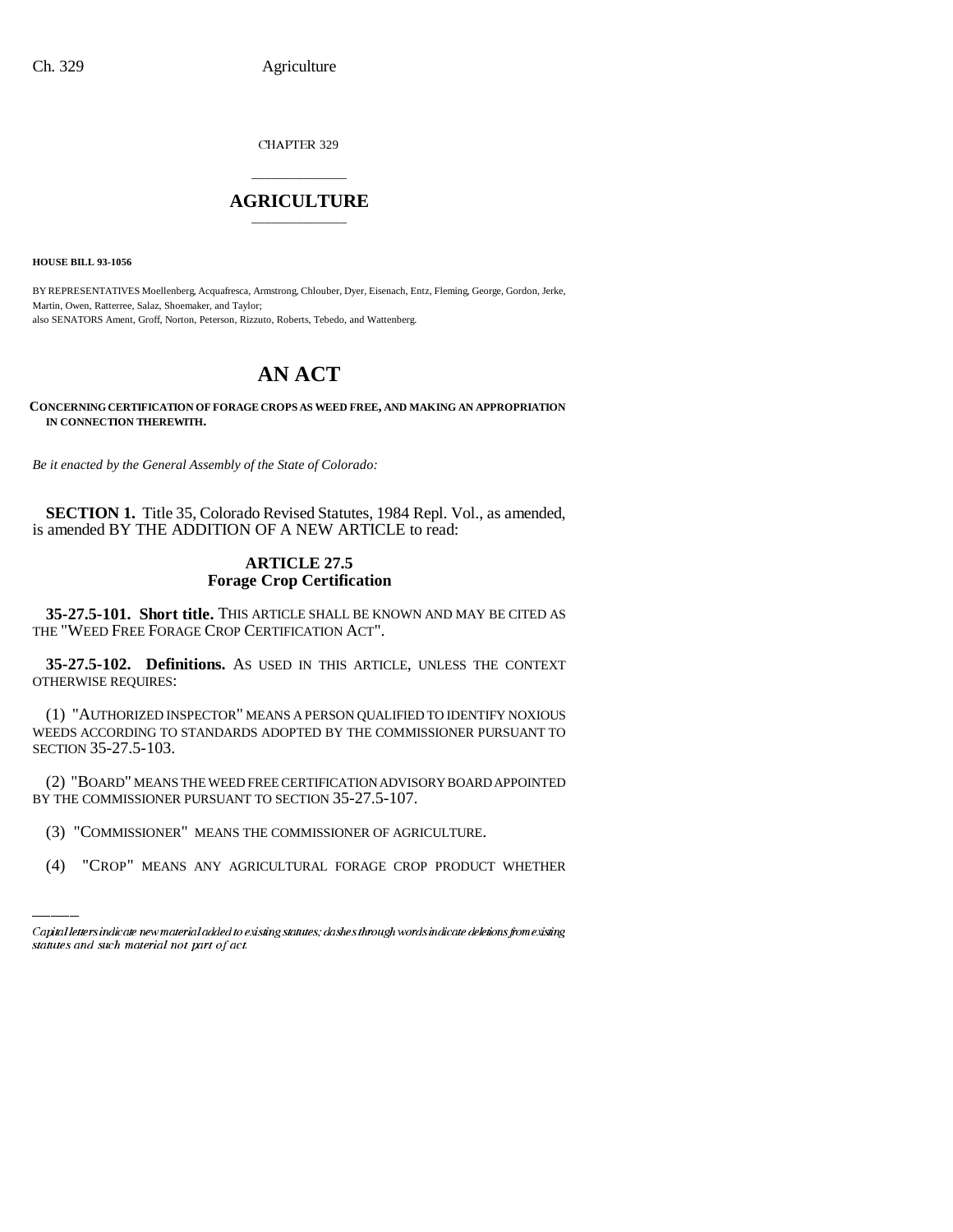CULTIVATED OR NOT CULTIVATED, IRRIGATED OR NONIRRIGATED, PLANTED OR NATURALLY OCCURRING.

(5) "DEPARTMENT" MEANS THE DEPARTMENT OF AGRICULTURE.

(6) "NOXIOUS WEEDS" MEANS THOSE WEEDS, INCLUDING ANY WEED SEED OR PROPAGATIVE PLANT PARTS, DESIGNATED BY THE COMMISSIONER AS NOXIOUS AND WHICH ARE PROHIBITED PURSUANT TO SECTION 35-27.5-103.

(7) "PERSON" MEANS ANY ASSOCIATION, CORPORATION, FIRM, INDIVIDUAL OR COMBINATION OF INDIVIDUALS, PARTNERSHIP, OR SOCIETY.

(8) "QUALIFIED EMPLOYEE" MEANS AN EMPLOYEE OF THE DEPARTMENT DESIGNATED AS QUALIFIED WHO IS TRAINED TO IDENTIFY NOXIOUS WEEDS IN ACCORDANCE WITH STANDARDS ADOPTED BY THE COMMISSIONER PURSUANT TO SECTION 35-27.5-103.

(9) "WEED FREE" MEANS ANY CROP CERTIFIED AS FREE OF NOXIOUS WEEDS BY THE COMMISSIONER PURSUANT TO THIS ARTICLE.

(10) "WEED FREE CERTIFICATION" MEANS CROPS INSPECTED AND CERTIFIED AS FREE OF NOXIOUS WEEDS BY THE COMMISSIONER PURSUANT TO THIS ARTICLE.

**35-27.5-103. Rules and regulations.** (1) THE COMMISSIONER SHALL ADOPT REASONABLE AND NECESSARY RULES AND REGULATIONS TO CARRY OUT THE PROVISIONS OF THIS ARTICLE IN COMPLIANCE WITH SECTION 24-4-103, C.R.S., AND SUBJECT TO THE REQUIREMENTS OF SECTION 35-27.5-107.

(2) RULES AND REGULATIONS ADOPTED PURSUANT TO SUBSECTION (1) OF THIS SECTION SHALL INCLUDE BUT SHALL NOT BE LIMITED TO RULES AND REGULATIONS CONCERNING THE FOLLOWING:

(a) DESIGNATION OF WEEDS AS NOXIOUS AND PROHIBITED;

(b) PROCEDURES FOR CERTIFICATION OF WEED FREE CROPS;

(c) QUALIFICATION STANDARDS FOR PERSONS SEEKING DESIGNATION AS AUTHORIZED INSPECTORS OR AS QUALIFIED EMPLOYEES;

(d) CROP INSPECTION PROCEDURES;

(e) TREATMENT PROCEDURES FOR THE ERADICATION OF VIABLE NOXIOUS WEEDS FROM CROPS; AND

(f) PROCEDURES FOR IDENTIFYING AND TRACKING CERTIFIED WEED FREE CROPS.

**35-27.5-104. Delegation of duties - cooperative agreements.** (1) (a) THE COMMISSIONER MAY DELEGATE ANY POWERS VESTED IN THE COMMISSIONER PURSUANT TO THIS ARTICLE TO QUALIFIED EMPLOYEES OF THE DEPARTMENT WHO ARE DESIGNATED AS QUALIFIED EMPLOYEES PURSUANT TO STANDARDS ADOPTED IN ACCORDANCE WITH SECTION 35-27.5-103.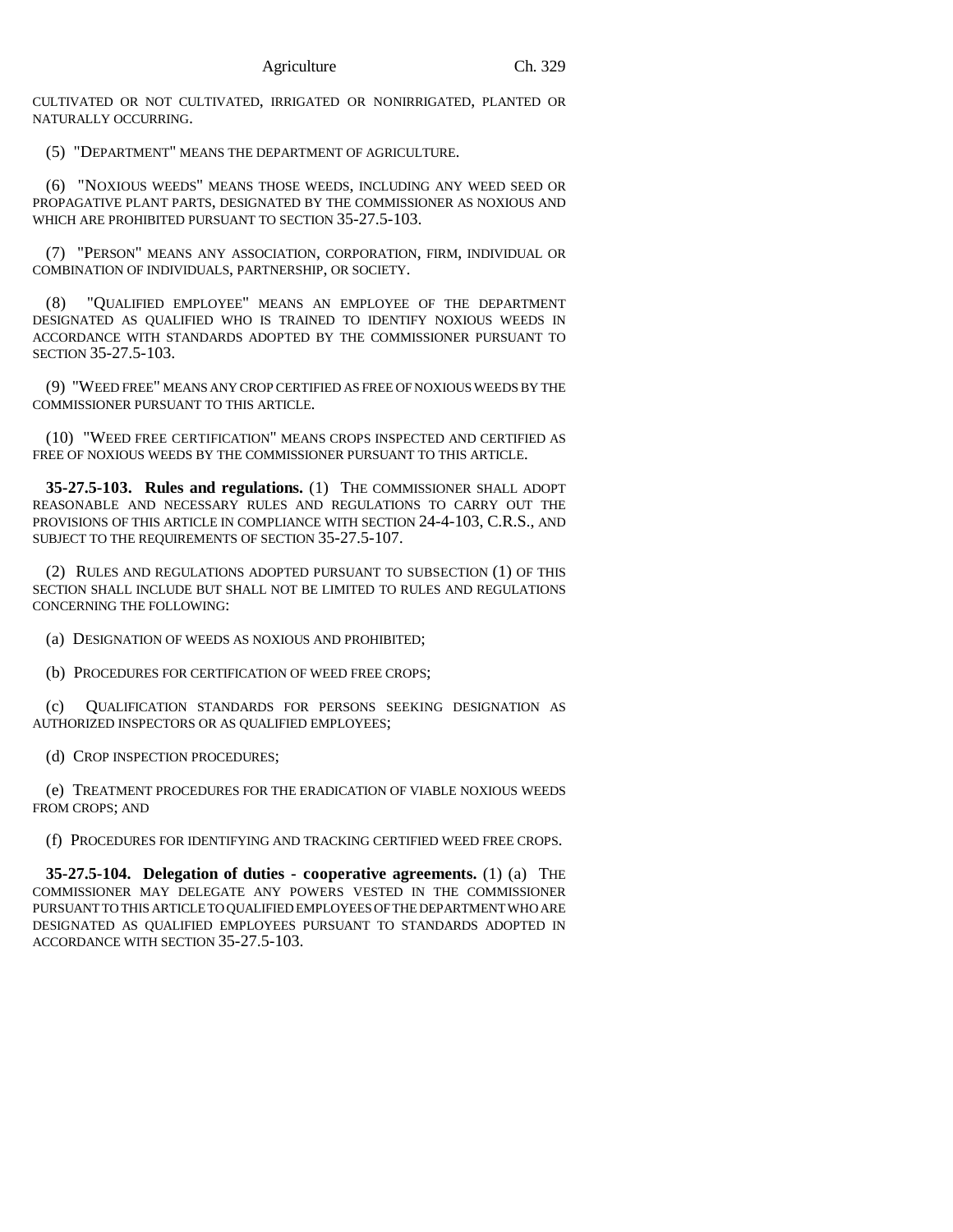#### Ch. 329 Agriculture

(b) THE COMMISSIONER MAY DELEGATE ANY POWERS VESTED IN THE COMMISSIONER PURSUANT TO THIS ARTICLE THAT ARE RELATED TO THE DUTIES OF AUTHORIZED INSPECTORS TO PERSONS WHO ARE DESIGNATED AS AUTHORIZED INSPECTORS PURSUANT TO STANDARDS ADOPTED IN ACCORDANCE WITH SECTION 35-27.5-103.

(2) THE COMMISSIONER MAY ENTER INTO COOPERATIVE AGREEMENTS WITH COLORADO STATE UNIVERSITY FOR THE PURPOSE OF TRAINING AUTHORIZED EMPLOYEES AND QUALIFIED INSPECTORS IN THE IDENTIFICATION OF THOSE PLANTS DESIGNATED AS NOXIOUS WEEDS BY THE COMMISSIONER PURSUANT TO SECTION 35-27.5-103.

(3) FOR PURPOSES OF CARRYING OUT THE PROVISIONS OF THIS ARTICLE AND SUBJECT TO ANY OTHER LAW OF THIS STATE, THE COMMISSIONER MAY ACCEPT GRANTS-IN-AID FROM ANY AGENCY OF THE FEDERAL GOVERNMENT AND MAY COOPERATE AND ENTER INTO AGREEMENTS WITH ANY FEDERAL AGENCY, ANY AGENCY OF ANY OTHER STATE, AND ANY AGENCY OF THIS STATE OR ITS POLITICAL SUBDIVISIONS.

**35-27.5-105. Administration and enforcement.** (1) THE COMMISSIONER SHALL ADMINISTER AND ENFORCE THE PROVISIONS OF THIS ARTICLE.

(2) UPON THE MOTION OF THE COMMISSIONER OR UPON THE MOTION OF ANY OTHER PERSON, THE COMMISSIONER MAY MAKE ANY INVESTIGATIONS NECESSARY TO ENSURE COMPLIANCE WITH OR DETERMINE WHETHER THERE HAS BEEN A VIOLATION OF THIS ARTICLE.

(3) THE COMMISSIONER SHALL HAVE REASONABLE ACCESS DURING REGULAR BUSINESS HOURS TO ALL PERTINENT DOCUMENTS CONCERNING ANY PERSON WHO HAS REQUESTED THAT A CROP BE INSPECTED FOR PURPOSES OF CERTIFICATION OF SUCH CROP OR WHO HAS HAD A CROP CERTIFIED AS WEED FREE.

(4) (a) THE COMMISSIONER MAY, AFTER NOTICE AND A HEARING IN COMPLIANCE WITH THE PROVISIONS OF ARTICLE 4 OF TITLE 24, C.R.S., RESULTING IN A FINDING OF A VIOLATION OF THIS ARTICLE OR ANY RULE OR REGULATION PROMULGATED PURSUANT TO THIS ARTICLE, RESCIND ANY WEED FREE CERTIFICATION OF A CROP.

(b) FOR PURPOSES OF PARAGRAPH (a) OF THIS SUBSECTION (4), ANY ACTION TAKEN BY THE COMMISSIONER FOLLOWING A HEARING SHALL BE DEEMED FINAL.

(c) A PERSON AGGRIEVED BY A FINAL DECISION MADE BY THE COMMISSIONER PURSUANT TO THIS SUBSECTION (4) MAY APPEAL SUCH DECISION TO THE COLORADO COURT OF APPEALS PURSUANT TO SECTION 24-4-106 (11), C.R.S.

(d) THE COMMISSIONER MAY EMPLOY ADMINISTRATIVE LAW JUDGES APPOINTED PURSUANT TO PART 10 OF ARTICLE 30 OF TITLE 24, C.R.S., TO CONDUCT HEARINGS.

**35-27.5-106. Inspections.** (1) ANY CROP FOR WHICH WEED FREE CERTIFICATION IS SOUGHT SHALL BE INSPECTED IN THE FIELD OF ORIGIN AND SUCH INSPECTION SHALL INCLUDE AN INSPECTION OF ANY DITCHES, FENCE ROWS, ROADS, EASEMENTS, RIGHTS-OF-WAY, AND BUFFER ZONES, AS APPLICABLE, SURROUNDING SUCH FIELD OF